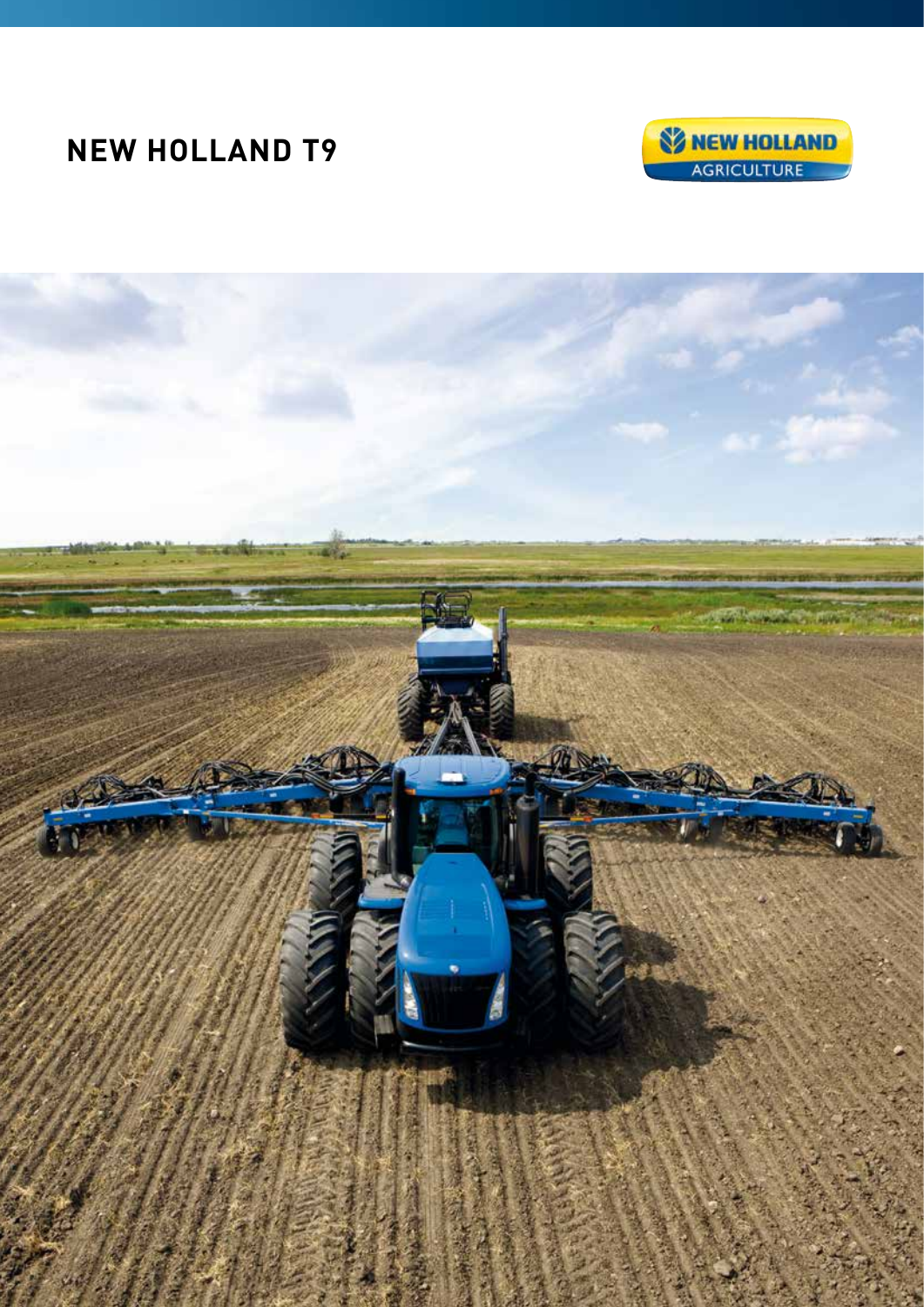## **NEW HOLLAND T9**

Welcome to the powerful New Holland T9 series. High-capacity axles, advanced transmission control and ultra-efficient power engines are housed in a chassis size to match your business needs. Designed to pull, the natural weight distribution ensures maximum traction under load while the long wheelbase ensures T9 is easy to ballast.

#### **Cursor 13**

The 12.9l Cursor 13 engine developed by FPT, New Holland's in-house engine partner, features Engine Power Management (EPM) as standard. EPM provides more power when conditions demand in either PTO, Hydraulic or transport modes. The two-stage turbo on the T9.615 and T9.670 increases boost pressure into the intake system, allowing for higher power density.

#### **Transmission**

Ultra  $Command^M$  powershift features Ground Speed Management (GSM) with Auto Field and Road modes. GSM optimises the performance and economy between the Cursor 13 engine and Ultra Command driveline in heavy draft work. GSM gives you the flexibility of a CVT with the efficiency of a Powershift.

The new T9 Auto Command™ CVT, available on the T9.450, T9.505 and T9.560 models, is ideal for speed sensitive tasks and a variety of operations from field to road work. Auto Command<sup>™</sup> features four operating modes: Auto, Cruise, Manual, PTO, and there are four points of 100% mechanical efficiency, three aimed at field work and one for transport.

#### **Cab & Comfort**

The T9 operator environment is a quiet and ergonomic place to work. The easy to use SideWinder<sup>™</sup> II armrest and CommandGrip<sup>™</sup> handle has everything to operate the tractor within easy reach.



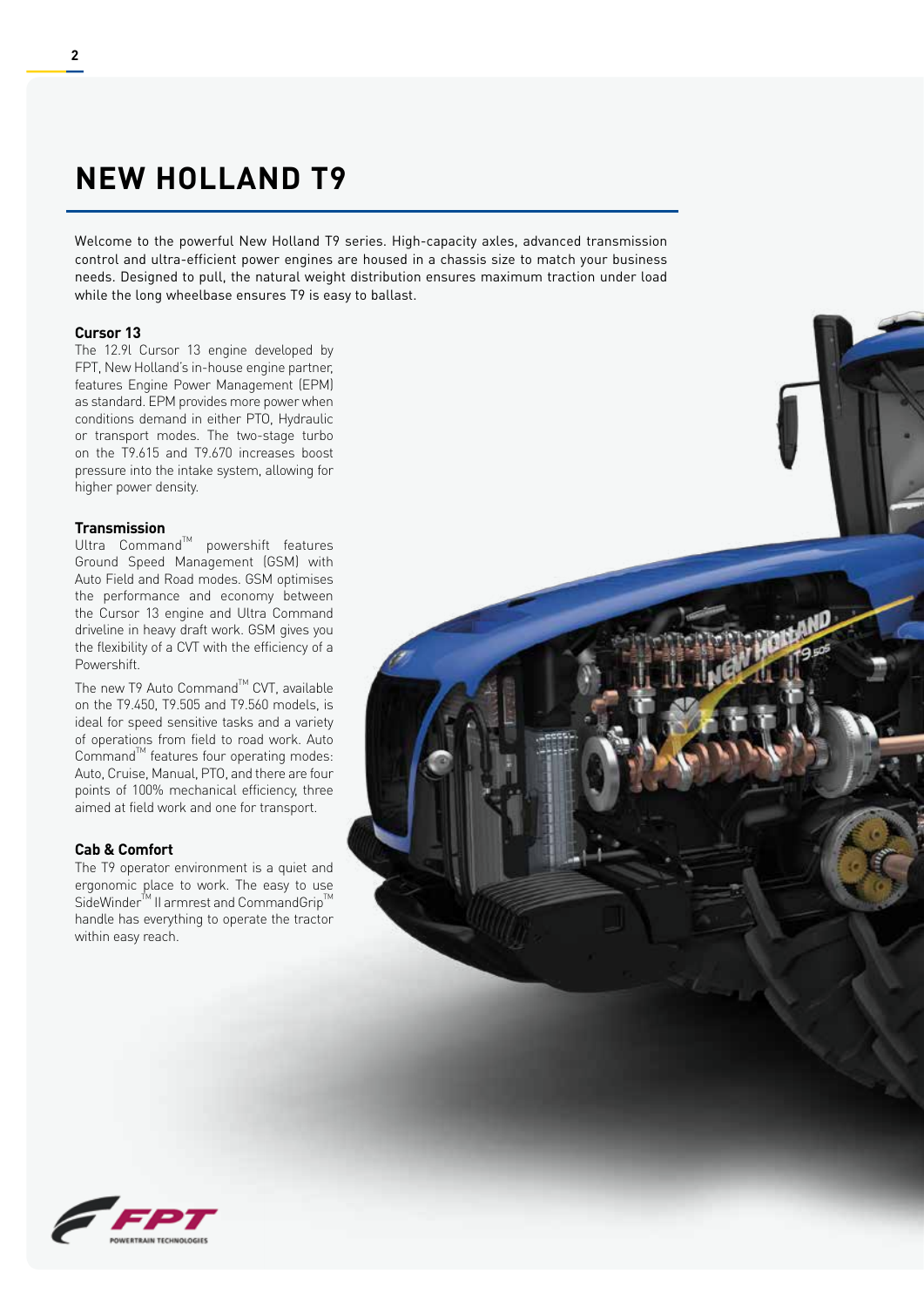



#### **Precision Land Management**

Precision Land Management (PLM) is New Holland's guidance solution. All T9 models can be equipped PLM Ready or Complete from factory or with the option to complete later through New Holland parts. T9 models ISOBUS compatible and ready to accept implements using this protocol.

PLM Connect is New Holland's telematics system and allows the farm business to monitor and manage T9 productivity from the farm office. Your T9 can be ordered from factory PLM Connect Ready or Complete.

IntelliTurn<sup>™</sup> is available for T9 on all models. IntelliTurn<sup>™</sup> utilizes NHDrive technology to intelligently turn the vehicle, automatically calculating and executing end-of-row turns, without the need for manual steering.

### **Hydraulics**

To meet the demand of high capacity planting equipment New Holland has three options that satisfies the biggest of implements. Choose between Standard, Hi-flow and the powerful Megaflow system.

#### **Axles**

The enormous power T9 delivers is channelled through large 120 inch bar axles. Auto diff-lock is standard and ensures maximum draft power in difficult conditions. For traction, there is the option between latest IF tyre technology and, on the T9.615 and T9.670 models, the SmartTrax<sup>™</sup> system.